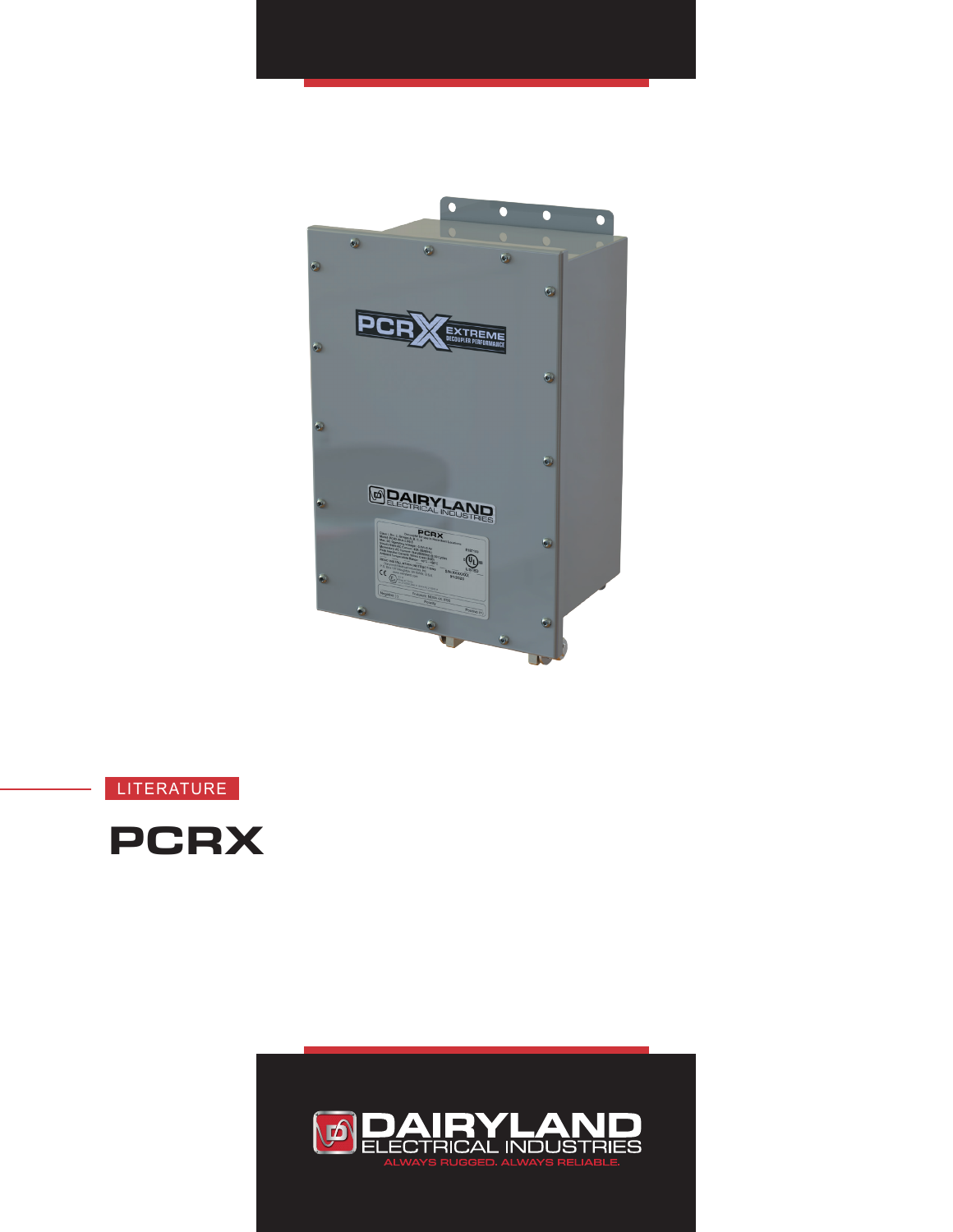#### **INTRODUCTION**

The Dairyland PCRX is a solid-state decoupling device commonly used in conjunction with cathodically protected structures.

மி

The PCRX prevents the flow of direct current while simultaneously providing a grounding current path for steady state induced alternating current, if present. Steady state AC current of up to 45A rms can flow through the device with DC voltage applied within the operating voltage range. These products also provide over-voltage protection for both lightning and AC fault current conditions.

The PCRX provides the additional benefit of electronically camouflaging itself from interrupted surveys, including close interval surveys (CIS), preventing the device from contributing to errors in potential readings. Field testing has shown that interrupted surveys can sometimes be impacted by combinations of factors such as pipeline coatings, soil resistivity, and the capacitance of decouplers resulting in excessively electro-negative instant-off values. In most cases the PCRX completely solves this problem. The PCRX camouflages itself to overcome capacitive effects ensuring accurate and timely potential measurements. It does this without sacrificing the rugged over-voltage, AC mitigation, CP isolation, and safety grounding of Dairyland's standard decoupling products. For more information visit www.dairyland.com

#### **DID YOU KNOW?**

The PCRX has been certified by Underwriters Laboratories and is certified for use in Class I, Division 2, Groups A, B, C and D hazardous locations. For more information on certifications and listings, visit dairyland.com  $(\bm{\mathsf{U}}_{\mathsf{L}})_{\mathsf{us}}$ 

Figure 1 below shows actual field data of a CIS waveform under the conditions of no decoupler, conventional decoupler and PCRX installed on a pipeline. Note that the settling response time of the signal with the PCRX in place is almost identical to the response time with no decoupler present.

### **TEST 22 Standard Decoupler vs. No Decoupler vs. PCRX INSTANT-OFF WAVEFORM COMPARISON**



#### **COMMON APPLICATIONS**

#### **AC Voltage Mitigation**

As an AC mitigation device, the PCRX can collapse the steadystate voltage between the connected points to a negligible level by providing continuous AC grounding for pipelines affected by AC induction while leaving cathodic protection unaffected.

#### **Decoupling Electric Equipment Grounding Systems**

When electrical equipment is mounted on a cathodically protected structure, the PCRX can provide DC isolation with fault rated AC continuity. As grounding codes apply, the PCRX is listed by UL for meeting the requirements of an effective AC grounding path per U.S. and Canadian electric codes.

#### **Isolation Joint Protection**

Isolation joints often need over-voltage protection against lightning and AC fault exposure, and in some cases, steadystate induced AC voltage. Due to the small clearance between opposite sides of the isolation flange, a protective device must provide a low clamping voltage, including the voltage effects of the conductors or bus bars used to connect the product.

#### **PRODUCT OVERVIEW**

#### **AC Fault Current Ratings**

Some applications may have conditions where an overvoltage device such as the PCRX is subject to momentary fault current. For this reason, the PCRX was designed to have AC fault current carrying capability. The PCRX will limit the voltage between its connection points to less than 18V peak under the maximum fault current ratings listed below.



**DAIRYLAND ELECTRICAL INDUSTRIES | 608.877.9900 | DAIRYLAND.COM**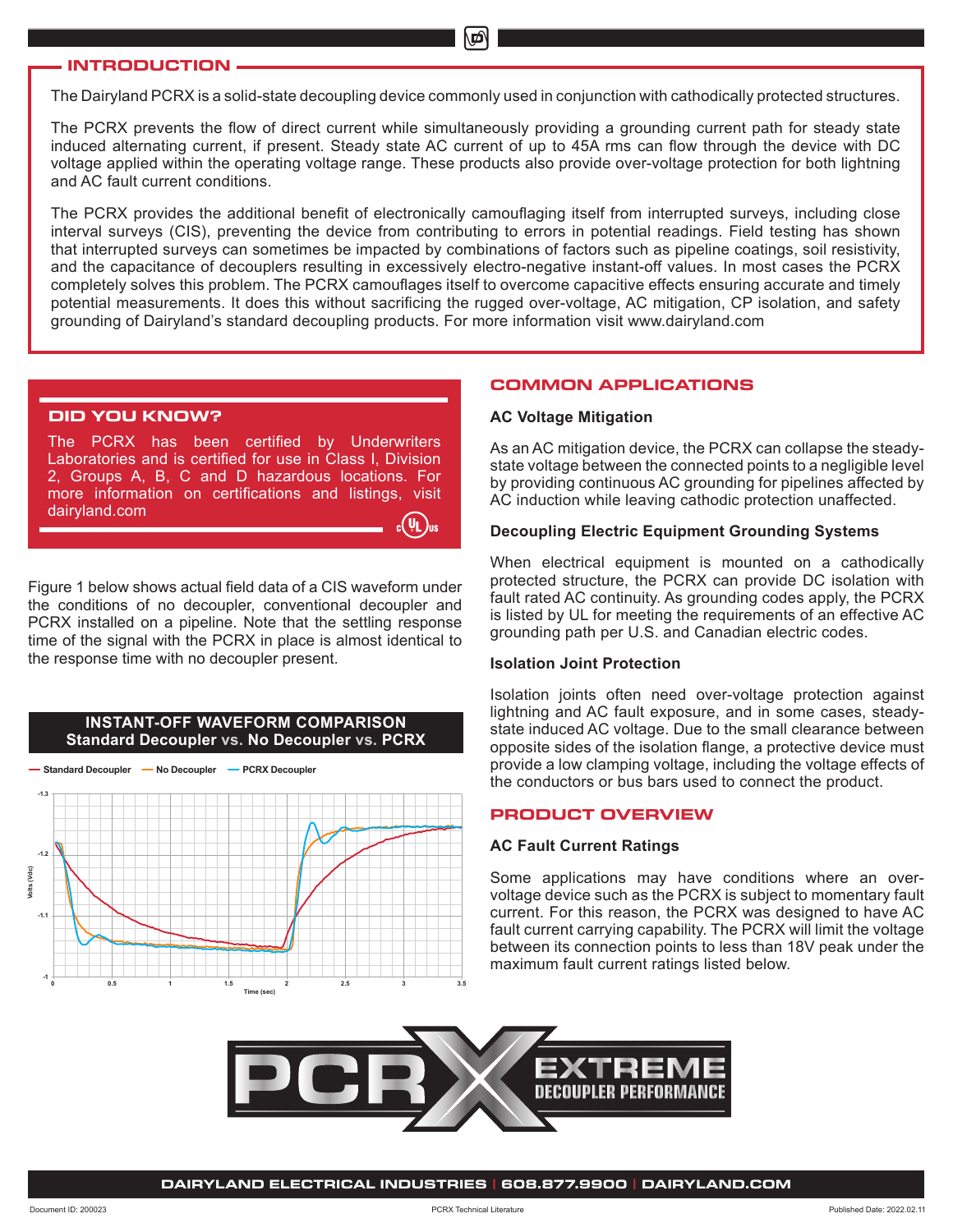Fault current ratings are offered with the following current-time relationship:

| <b>AC FAULT CURRENT RATINGS</b><br>(Amps AC-RMS Symmetrical) |                  |            |            |  |  |  |
|--------------------------------------------------------------|------------------|------------|------------|--|--|--|
| 50/60 Hz Cycles                                              | <b>5kA Model</b> | 10kA Model | 15kA Model |  |  |  |
|                                                              | 6.800            | 15.000     | 27,000     |  |  |  |
| 10                                                           | 5.700            | 12.000     | 21.000     |  |  |  |
| 30                                                           | 10.000<br>5.000  |            | 15.000     |  |  |  |

**Note:** Verify that the PCRX fault current capability exceeds site conditions. For more information on determining fault current exposure, view our web article: Determining AC Fault Current.

#### **Steady-State AC Current Ratings**

This rating represents the maximum steady-state AC 50/60Hz current that is allowed to flow through the device while still blocking the flow of DC current. Exceeding this rating can result in damage to the PCRX.

| <b>CONTINUOUS AC CURRENT RATINGS</b> |  |  |  |  |  |
|--------------------------------------|--|--|--|--|--|
| 0 to 45A RMS                         |  |  |  |  |  |

The most typical application where a PCRX may be required to block DC current while simultaneously carrying steady-state AC current occurs when a pipeline is in the same corridor as an electrical transmission line, resulting in steady-state AC induction voltage. The PCRX can mitigate this voltage by providing a low AC impedance path for AC current to flow to ground while simultaneously preventing the flow of DC current.

Under an AC fault or lightning current condition, the impedance of the PCRX momentarily becomes virtually zero. For more information on steady-state current view our web article: Measuring Steady-State AC Current.

#### **PCRX Blocking Voltage Rating**

The PCRX employs proprietary technology to provide the additional benefit of electrically camouflaging itself from interrupted surveys without requiring an external power source. The unique operating characteristics of the PCRX create a distinct difference between the device's fixed blocking voltage and its allowable DC operating voltage range. The fixed blocking threshold voltage is the total voltage limit across the PCRX terminals (Volts ACpeak + Volts DC) while the DC Operating voltage range is the allowable DC voltage across the PCRX terminals, after considering the AC voltage present for the given AC current.

The blocking voltage threshold is the voltage at which the device will go into conduction and shunt all current through the PCRX, such as during a fault or lightning event. It is this blocking voltage threshold that is identified via the product model designation (-5.5V/+2.5V or -4.5V/+3.5V are the standard offerings). Generally, a -5.5V/+2.5V would be selected for use with a copper mitigation system while the -4.5V/+3.5V would be for use with a zinc mitigation system or an isolation fitting with CP on both sides. The operating voltage is the allowable range of DC voltage across the device's terminals while still blocking DC current and simultaneously conducting any steady state AC that is present.

The operating voltage is a narrower range than the blocking voltage threshold. Select the appropriate blocking threshold per guidance in Appendix A.

*Ordering Instructions*



#### **KEEP THE CONDUCTORS SHORT!**

The PCRX is designed to keep the voltage between the device terminals to a limited value. During lightning conditions, a more important factor than the PCRX voltage clamping capability is the voltage developed in the conductors or bus used to attach the device. Use low inductance bus bars or conductors ideally less than 6 inches (150 mm) long for best results. More information on conductor length is available at www.dairyland.com.

#### **Lightning Impulse Current Rating**

All models have the same lightning surge current rating which is shown in the following table.

| <b>LIGHTNING IMPULSE CURRENT RATING</b> |  |  |  |  |
|-----------------------------------------|--|--|--|--|
| Peak Amperes: 100kA                     |  |  |  |  |
| 8x20 microsecond waveform               |  |  |  |  |

**DAIRYLAND ELECTRICAL INDUSTRIES | 608.877.9900 | DAIRYLAND.COM**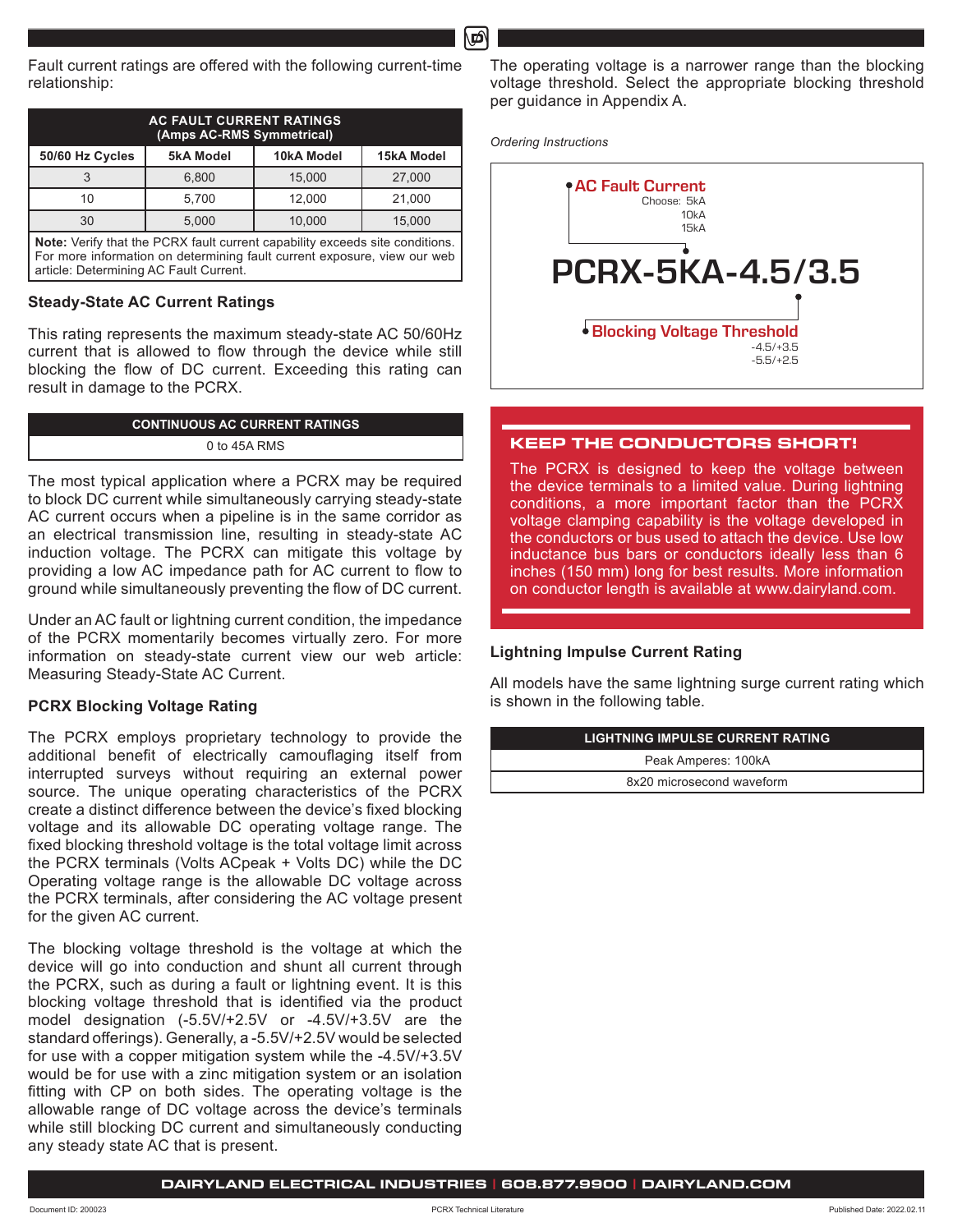#### **Certifications**

The PCRX has been tested by Nationally Recognized Testing Laboratories (NRTLs) for compliance to independent standards in its operation, ratings, and construction. This includes compliance to standards for:

#### Class I, Div. 2, Groups A, B, C, D and Zone 2, Group IIC.

Class & Division System: UL (United States) and C-UL (Canada)

- Effective Ground Fault Current Path per:
	- NFPA 70 (US National Electric Code NEC): Article 250.4(A)(5)
	- CSA C22.1 (Canadian Electric Code, Part I): 10-100 & 10-500
- Isolation of Objectionable DC Ground Currents per:
	- NFPA 70: Article 250.6(E)
	- CSA C22.1: 10-100 & 10-500
- Hazardous Location Use: Class 1, Division 2, Groups A, B,C,D by UL & C-UL per:
	- UL 121201, 9th Ed. and CSA C22.2 No.213-17
- Safety Requirements for Electrical Equipment per:
	- UL 61010-1, 3rd Ed. & CSA C22.2 No. 61010-1
	- Overvoltage Protection from Impulse (Lightning) Current: 100kA (8 x 20µs)
	- Enclosure Rating: NEMA 4X
	- Temperature Range: -40°C to +50°C (-40°F to +122°F)
	- Max Altitude: 2000 meters
	- Ambient Pressure of 80 kPa (0.8 bar) to 110 kPa (1.1 bar)
	- Relative Humidity: 0-100% noncondensing
	- Outdoor use
	- Pollution Degree 2

#### Zone System: ATEX / IECEx / UKEx (Europe / International / UK). ATEX per directive 2014/34/EU (Equipment for use in Potentially Explosive Atmospheres):

- Zone 2, Group IIC, Increased Safety "ec"
- EN IEC 60079-0: 2018
- EN IEC 60079-7: 2015+A1:2018
- IEC 60079-0: 2017
- IEC 60079-7: 2017
- Overvoltage Protection from Impulse (Lightning) Current: 100kA (8 x 20µs)
- Temperature Range: -40°C to +50°C
- Enclosure Rating: IP66

#### **Solid-State Design**

The PCRX is built with proven solid-state components which have an instantaneous response with respect to voltage, thereby initiating voltage clamping immediately when the voltage attempts to exceed the blocking level selected.

#### **Fail-Safe**

Ď

An important safety feature of the PCRX is that if subject to AC fault current or lightning surge current in excess of its ratings such that failure occurs, failure will occur in the shorted mode. In the shorted mode, the unit can carry greater than rated fault current or lightning surge current and still provide an effective grounding (or conducting) path.

#### **Enclosure**

The PCRX enclosure is made of epoxy powder-coated 304 stainless steel suitable for outdoor non-submersible applications and is rated NEMA 4X and IP66.

#### **Terminals**

Single-hole compact spade terminal connectors are standard.

PCRX terminals have preinstalled 1/2" stainless hardware (bolts, nuts, washers). See Accessories for various attachment options.

#### **Polarity / Electrical Connection**

Polarity marks (+) and (-) are provided near the terminals to aid in proper installation. Connect the (-) to the structure with CP or more negative structure and the (+) to the ground bed, or more positive, system.

Note: The positive terminal is bonded internally to the metallic enclosure.

#### **Size and Weight**

Refer to outline drawings for dimensional data. Packaged weight is approximately 35 pounds (16kg).

#### **Number of Operations**

Virtually unlimited under maximum ratings, provided the operations are not immediately repetitive.

#### **Energy Requirements**

None. The PCRX does not require an external power source.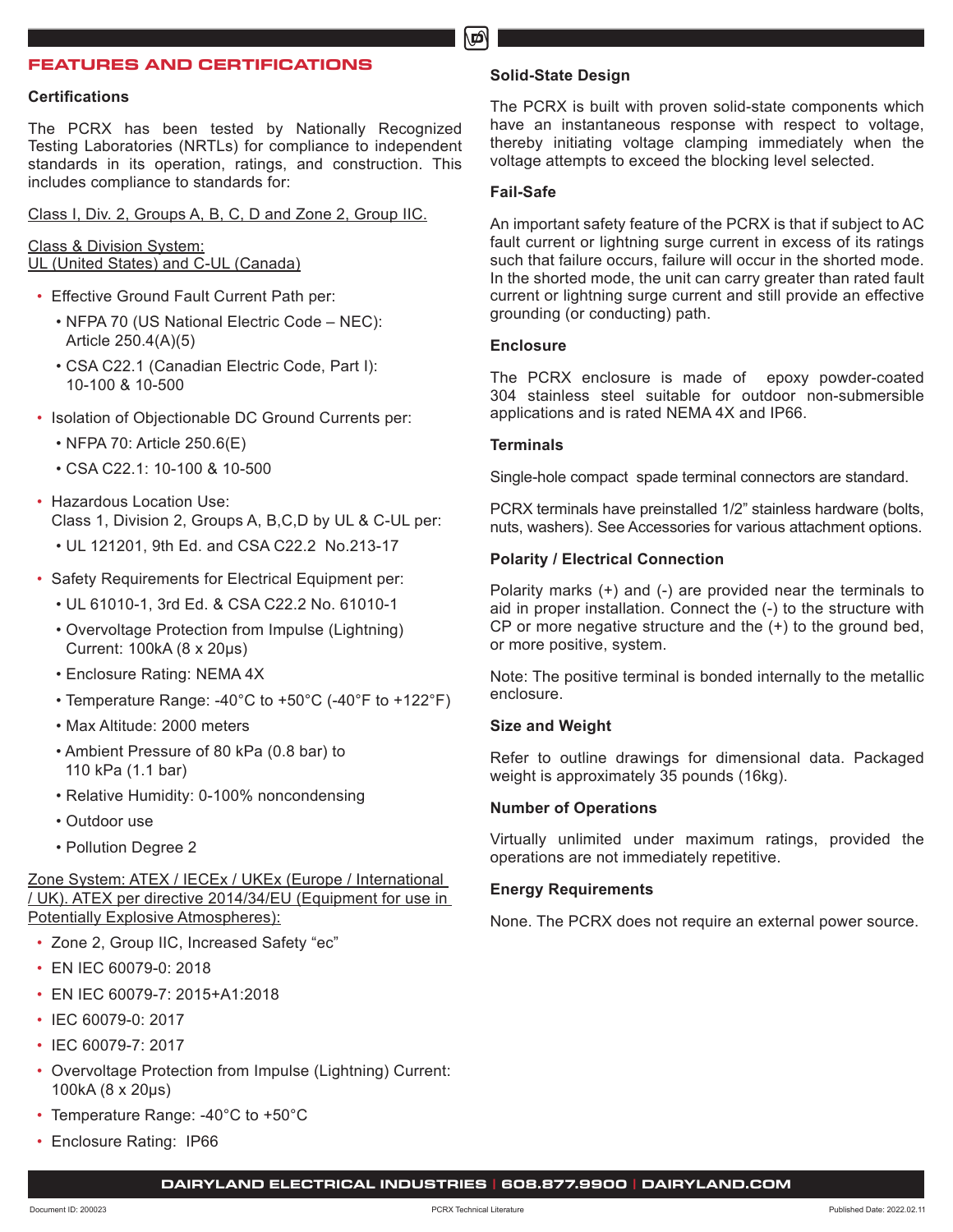#### **MOUNTING OPTIONS**

The PCRX is made to mount above grade on a flat surface (e.g., a wood post, unistrut, panel) with up to 5/16" bolts furnished by the user. Pedestal mounting is also an option.

Note: Because of the internal bond between the enclosure and positive terminal, mount the PCRX on a structure not in contact with the cathodically protected structure.

#### **Specific Installation Guidance**

The Dairyland website contains detailed information on the installation methods specific to a given application. For wiring diagrams and/or application guidance, see Dairyland Applications.

**DAIRYLAND ELECTRICAL INDUSTRIES | 608.877.9900 | DAIRYLAND.COM**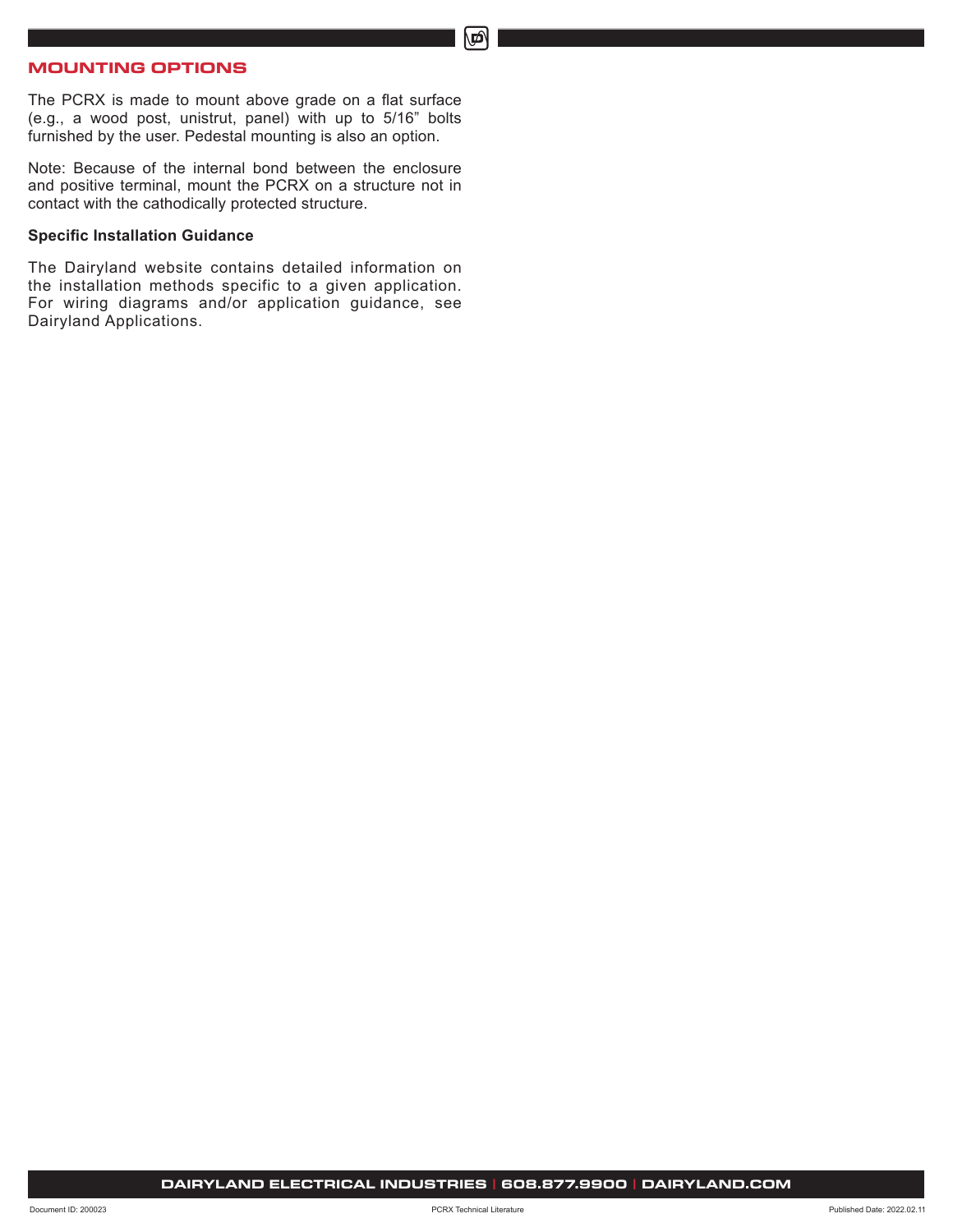### **P.O. BOX 187 STOUGHTON, WI 53589**

## **ISOMETRIC VIEW**



ANGLES =  $\pm 1$ °

THRU

THE INFORMATION CONTAINED IN THIS DRAWING IS THE SOLE PROPERTY<br>OF DIARYLAND ELECTRICAL INDUSTRIES, INC. ANY REPRODUCTION IN<br>PART OR WHOLE, WITHOUT THE WRITTEN PERMISSION OF DIARYLAND<br>ELECTRICAL INDUSTRIES, INC. IS PROHIBIT





|       | IDATF DRAWN <sup>.</sup><br>3/27/2020 | DAIRYLAND ELECTRICAL<br><b>INDUSTRIES, INC.</b> |               |
|-------|---------------------------------------|-------------------------------------------------|---------------|
| /AI · | <b>DATE APPROVAL:</b>                 | P.O. BOX 187<br>STOUGHTON, WI 53589             |               |
|       | 03/31/2020                            | 608-877-9900                                    | DAIRYLAND.COM |

| SHEET: OF |  | DWG SIZE: SCALE: $REV:$ PART #: |                 |  |                                 |
|-----------|--|---------------------------------|-----------------|--|---------------------------------|
|           |  | $\overline{B}$                  | $1$ 1 $\cdot$ 1 |  | $C \int^{\text{PAR1}\#} 200023$ |
|           |  |                                 |                 |  |                                 |

# **PCRX ASSEMBLY OUTLINE DRAWING**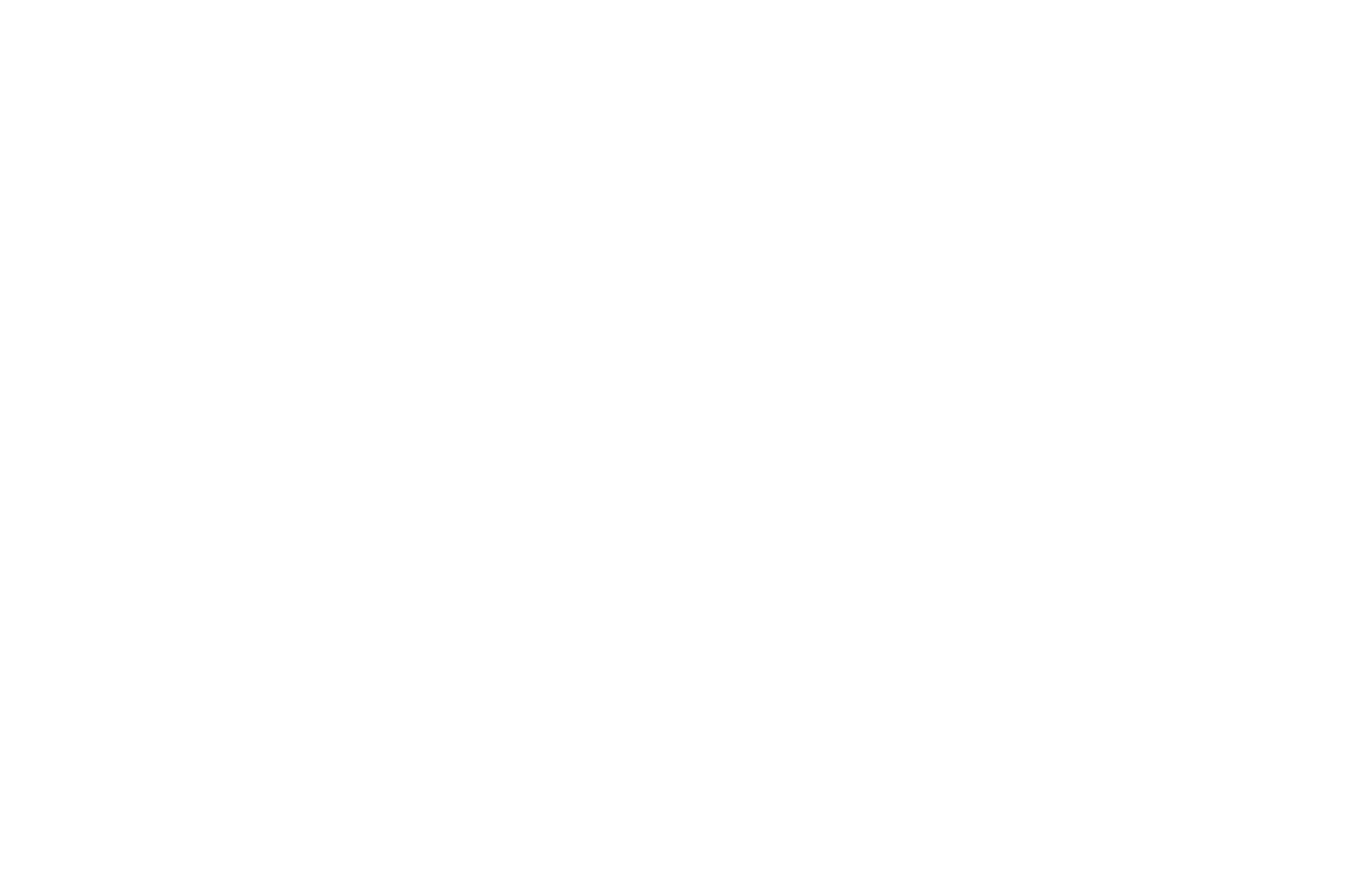#### **APPENDIX A**

#### **CONSIDERATIONS FOR PROPER APPLICATION OF THE PCRX**

There are some important factors to consider when choosing the appropriate PCRX blocking threshold. Select the blocking voltage threshold range such that the total voltage across the decoupler terminals throughout normal operating conditions is less than that range. This total voltage consists of the DC voltage difference between the CP protected structure and the grounding system (or between different CP protected structures when used to isolate two different protected structures) plus the peak AC voltage due to AC current flowing through the decoupler.

Total AC and DC voltage at or above the device's blocking threshold, for a given polarity, will put the unit into conduction. The device will begin to pass all current as it performs its protective function of clamping voltage.

The AC impedance of the PCRX varies with AC current as shown in Table 1. As a result, the available DC operating voltage range is also dependent on the AC current as shown in Table 1. Use this table to select a blocking threshold that provides a suitable range of DC operating voltage across the decoupler terminals for the application taking into account the expected AC current.

|                                                             | <b>TABLE 1. Operating characteristics at PCRX Terminals</b> | <b>Blocking Threshold</b><br>$-4.5V/+3.5V$                     | <b>Blocking Threshold</b><br>$-5.5V/+2.5V$                   |                 |  |
|-------------------------------------------------------------|-------------------------------------------------------------|----------------------------------------------------------------|--------------------------------------------------------------|-----------------|--|
| <b>AC Current</b><br><b>Through PCRX</b><br>(Amperes ACrms) | <b>PCRX Maximum AC</b><br><b>Impedance (Ohms)</b>           | <b>Maximum AC voltage</b><br>across terminals<br>(Volts ACrms) | <b>DC Operating Voltage Range</b><br><b>Across Terminals</b> |                 |  |
| 0.6                                                         | 5                                                           | $\leq$                                                         | $-1.7V / +0.7V$                                              | $-2.7V / -0.3V$ |  |
| 0.7                                                         | 0.800                                                       | $<$ 1                                                          | $-3.7V/ +2.7V$                                               | $-4.7V/ +1.7V$  |  |
|                                                             | 0.437                                                       | $<$ 1                                                          | $-3.9V/ +2.9V$                                               | $-4.9V / +1.9V$ |  |
| 2                                                           | 0.127                                                       | $<$ 1                                                          | $-4.1V/ +3.1V$                                               | $-5.1V / +2.1V$ |  |
| 5                                                           | 0.059                                                       | $<$ 1                                                          | $-4.1V/ +3.1V$                                               | $-5.1V / +2.1V$ |  |
| 15                                                          | 0.034                                                       | $<$ 1                                                          | $-3.8V/+2.8V$                                                | $-4.8V / +1.8V$ |  |
| 25                                                          | 0.029                                                       | $<$ 1                                                          | $-3.5V/+2.5V$                                                | $-4.5V / +1.5V$ |  |
| 35                                                          | 0.028                                                       | $<$ 1                                                          | $-3.1V / +2.1V$                                              | $-4.1V / +1.1V$ |  |
| 45                                                          | 0.027                                                       | $≤1.2$                                                         | $-2.8V / +1.8V$                                              | $-3.8V / +0.8V$ |  |
| $\cdots$                                                    |                                                             |                                                                |                                                              |                 |  |

NOTES:

1. **Blocking Threshold** = Total voltage limit across the terminals (Volts ACpeak + Volts DC).

2. **DC Operating Voltage** = The allowable DC voltage across the terminals (noting polarity), after considering the AC voltage present for the given AC current.

3. All data in this Appendix A is for 60 Hz applications only.

#### **LOW AC CURRENT – SPECIAL CONSIDERATIONS**

An important factor in applying the PCRX is understanding the DC operating voltage range for applications where there is 0.6 Amperes ACrms or less of steady state current and where there are less than 2 Volts ACrms present across the PCRX terminals. At currents less than 0.6 Amperes ACrms, the AC voltage across the PCRX terminals for a given AC current is greater and thus the available DC operating range is reduced for a given blocking threshold, as indicated in Table 1. Based on these reduced operating ranges, Table 2 provides recommended blocking threshold ratings and associated pipe-to-soil potentials for different grounding materials and differential voltage across isolation joints. Additional guidance on low current application is given in the notes following Table 2.

**TABLE 2. CP Operating Voltages where AC current is less than 0.6 Amperes ACrms and where AC Voltage is less than 2 Volts ACrms.**

|                                                                         | <b>Blocking Threshold</b><br>$-4.5V/+3.5V$                                | <b>Blocking Threshold</b><br>$-5.5V/+2.5V$              |
|-------------------------------------------------------------------------|---------------------------------------------------------------------------|---------------------------------------------------------|
| Copper<br><b>Grounding</b><br><b>Application</b>                        | Not recommended                                                           | CP Range<br><b>Pipe-to-Soil</b><br>$-3.1V / -0.7V$ (DC) |
| <b>Zinc Grounding</b><br><b>Application</b>                             | CP Range<br><b>Pipe-to-Soil</b><br>$-2.8V / -0.4V (DC)$                   | Not recommended                                         |
| <b>Isolation Joint</b><br><b>Application</b><br>(CP on Both<br>Sides)** | <b>Operating Range</b><br><b>Across Terminals</b><br>$-1.7V / +0.7V$ (DC) | Not recommended                                         |

*\*\*For application with CP on both sides. If CP on one side only, see product selection notes below.*